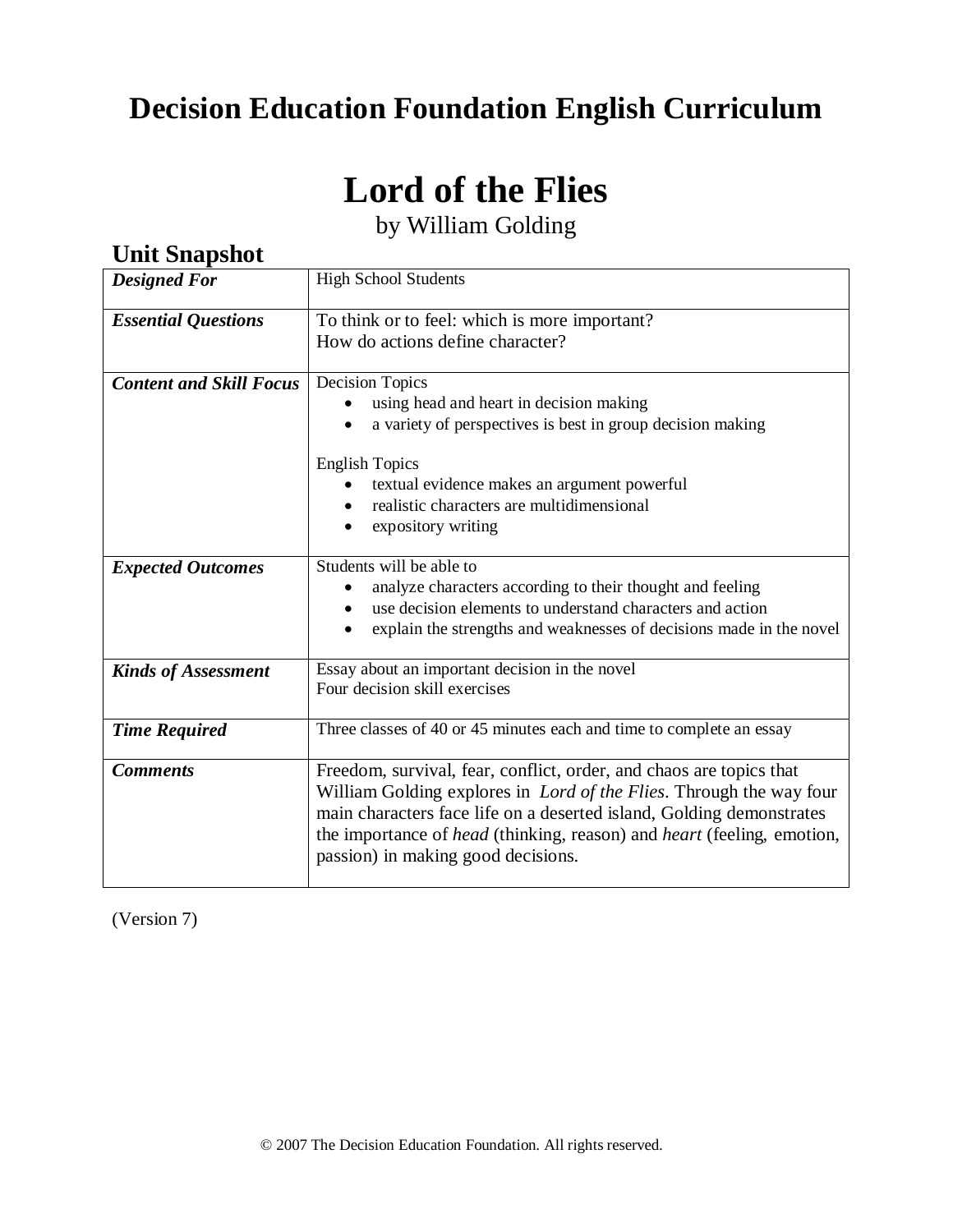## **Overview**

**General Description:** With a focus on William Golding's novel, *Lord of the* Flies, this unit explores the balance of head (thinking) and *heart* (feeling) in the decision making process. Designed for high school students (grades 9-10), the lessons are intended to supplement a larger study of the novel. The unit focuses on eight scenes from the novel, and teachers can use these exercises as either introductory or review material.

**Duration:** This unit plan is designed for three class periods of forty to forty-five minutes each. However, the length will vary according to whether teachers choose to present exercises as the class reads each chapter or to teach the lessons as a separate, self-contained review once students have finished the novel.

**Summary and Decision Perspective:** Freedom, survival, fear, conflict, order, and chaos are topics that William Golding explores in *Lord of the Flies*, published in 1954. Sent away from their war-torn homeland, a group of young boys survive a plane crash and find themselves stranded on a deserted island. As these boys face their freedom and seek to bring order to their brand new world, Golding takes a sobering look into the darkness of the human heart and challenges Rousseau's theory of the "noble savage"—that mankind is good by nature and only corrupted by society. As they seek to bring order to their world, fear takes hold, two of their company die (one by murder) and the group splits into two warring camps that nearly destroy the island. Saved by a navy ship that sees the fire ravaging the island, the remaining boys return to civilization, or what's left of it after the adults' war.

The main characters, Ralph, Piggy, Jack, and Simon are slightly older than the rest of the boys, and they take on different roles in providing leadership for the group. Through the way these four distinct characters face their new world, Golding demonstrates the importance of *head*  (thinking, reason) and *heart* (feeling, emotion, passion) in making good decisions. As we watch the boys make choices related to their survival on the island, it becomes clear that they are most successful when they strike a healthy balance between *head* and *heart*; when they ignore either one, trouble ensues. We see the strengths and weaknesses of the different approaches to their predicament and realize that the right balance of head and heart is one of the keys to survival.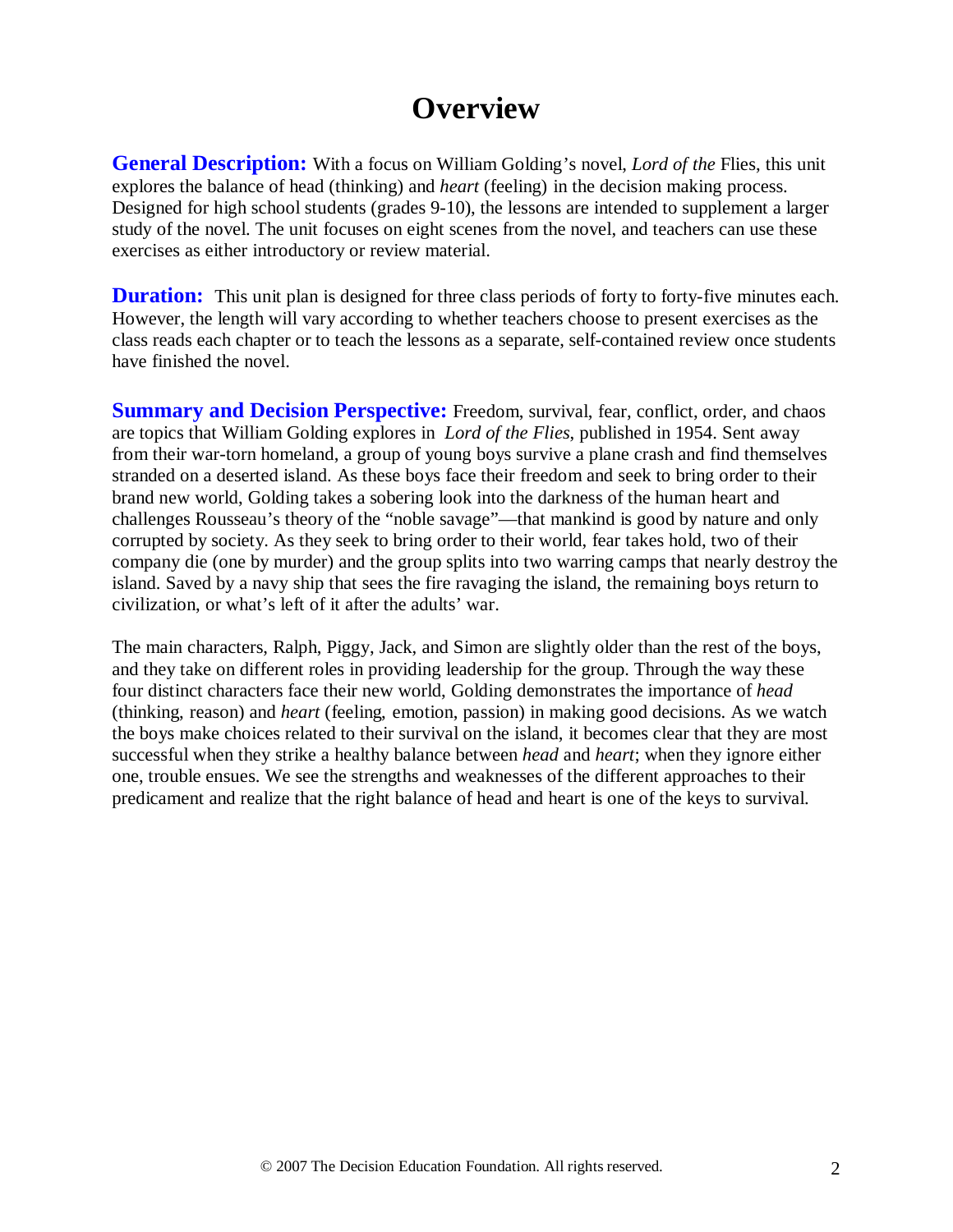## *Lord of the Flies* **Unit Contents**

#### **1. Learning Plan**

- **First Class: Introduction (page 4)** Handout 1—Which Way do the Characters Lean? **(page 6)** Handout 2—Decision Skill Basics **(page 7)**
- **Second Class: Decision Skill Basics and Class Exercise (page 10)** Teacher Resource: Sample Responses to Handout 1 **(page 11)** Class Exercise: Decisions in *Lord of the Flies* **(page 12)** Handout 3—Guidelines for Analyzing a Decision in the Novel **(page 13)**

#### **2. Assessment Evidence (page 14)**

**3. Resources on the Web (page 15)**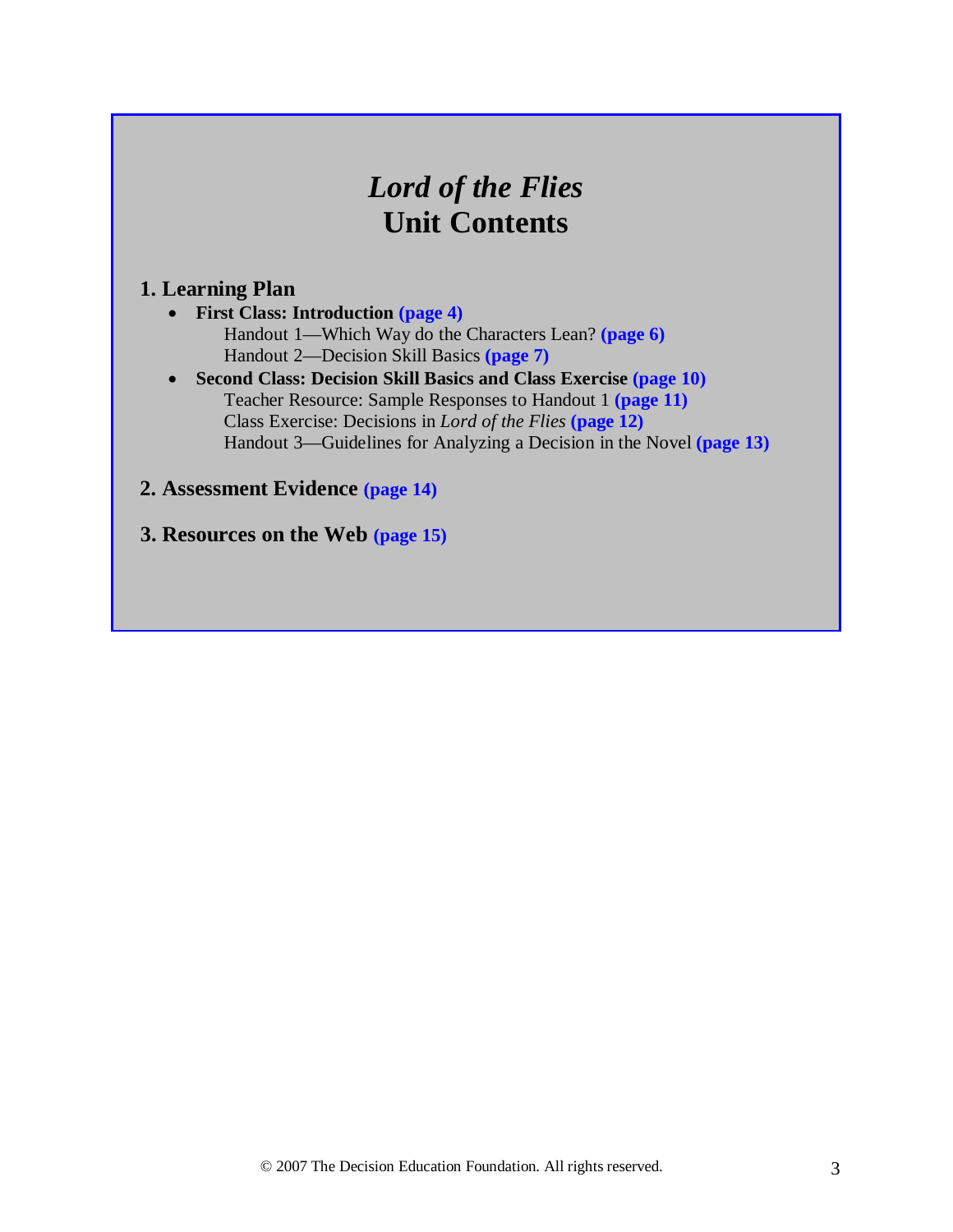## **1. Learning Plan**

**Two Ways to Proceed:** Because this unit requires students to focus on eight different scenes, teachers can use the exercises in this learning plan (1) as the students read each scene for the first time or (2) as a review once they have finished the novel. Specific guidelines:

1. These lessons provide a way to help students look at a text closely as they read. Introduce the topic with the initial discussion described in **First Class** below, and use the scenes listed in **Class Exercise: Decisions in Lord of the Flies** as a guide for how to proceed: once students finish reading a scene, have them use **Handout :Guidelines for Analyzing Decisions in the Novel** to discuss what they have read. Once students have completed reading all of the scenes, assign the essay (*see Assessment Evidence*).

2. Follow the plan below to teach the lessons as a self-contained review unit.

#### **First Class**: **Introduction**

#### **Materials**

Handout 1—Which Way do the Characters Lean? Handout 2—Decision Skill Basics

#### **Procedures**

• Introduce the unit by asking your students to write for five minutes on the following questions (avoid giving any clarification, hints, or advice):

*As you face situations in your life, which do you rely on more— reason (analytical thought) or passion (feeling, emotion)? Example?*

#### *Which is more (useful, valuable, important)—reason or passion? Explain.*

Once five minutes is up, begin a discussion of the questions by asking students to share their responses. As you explore *reason* and *passion* with the group, list on the board the different ways students define these two words. Note the similarities and differences in responses.

Topics to emphasize towards the end of the conversation:

a. **We need Both.** The example of Elizabethan psychology. During Shakespeare's time *reason* and *passion* defined the human psyche and provided a way to explain human behavior. In the Elizabethan view, both reason and passion are valuable attributes, all people use both reason and passion, and mental health is the result of keeping the two in proper balance.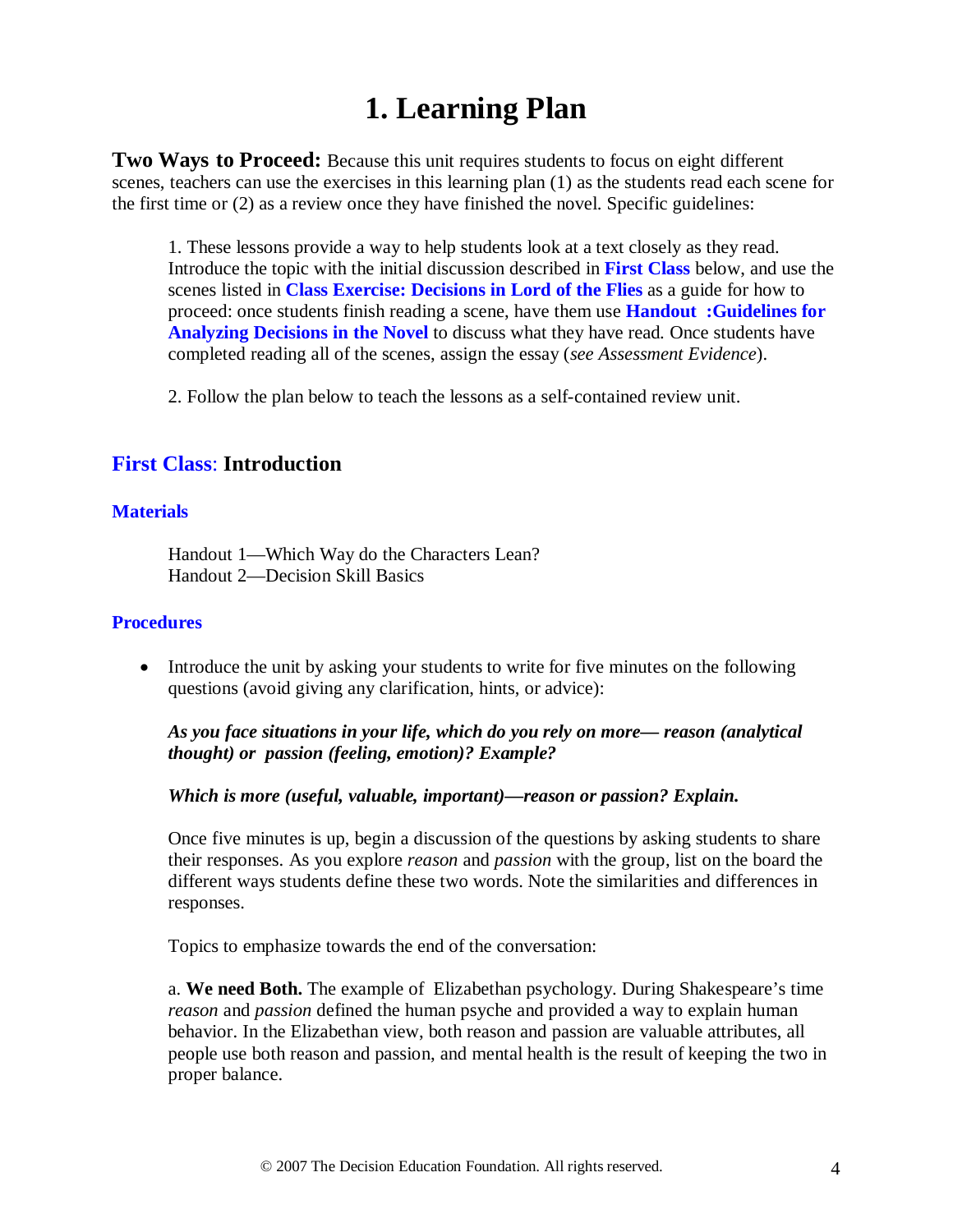

Examples:

1. Shakespeare viewed physical love as a good thing (created by God); lust and rape, however, are examples of passion gone wrong—the person's reason is not exerting proper control in these situations—reason and passion out of balance.

2. If an Elizabethan were to analyze Dickens's main character in *A Christmas Carol,* Ebenezer Scrooge, before his transformation, she would say that Scrooge is an example of someone who has let his reason overpower his passion: at the beginning of the novel*,* the miser blocks out all feelings for others (passion) and only looks at situations analytically. (Add other examples or have students think of additional example of imbalance of reason and passion.)

b. **Definition of** *head* **and** *heart***.** Explain to the class that instead of the terms reason and passion, this unit uses the HEAD (our thinking and analysis—reason) to refer to the way we apply our minds in decision making. The term HEART (passion) refers the way we use emotions and feelings in given situations.

c. The main goal of this unit is to explore how Ralph, Jack, Piggy, and Simon use their heads and hearts as they face difficult decision situations.

- Have students begin **Handout 1.** Hand out before the end of class.
- Give students copies of **Handout 2—Decision Skill Basics.**

#### **Next Steps**

**Homework:** Students should use **Handout 2** to review decision skill basics and finish **Handout 1**.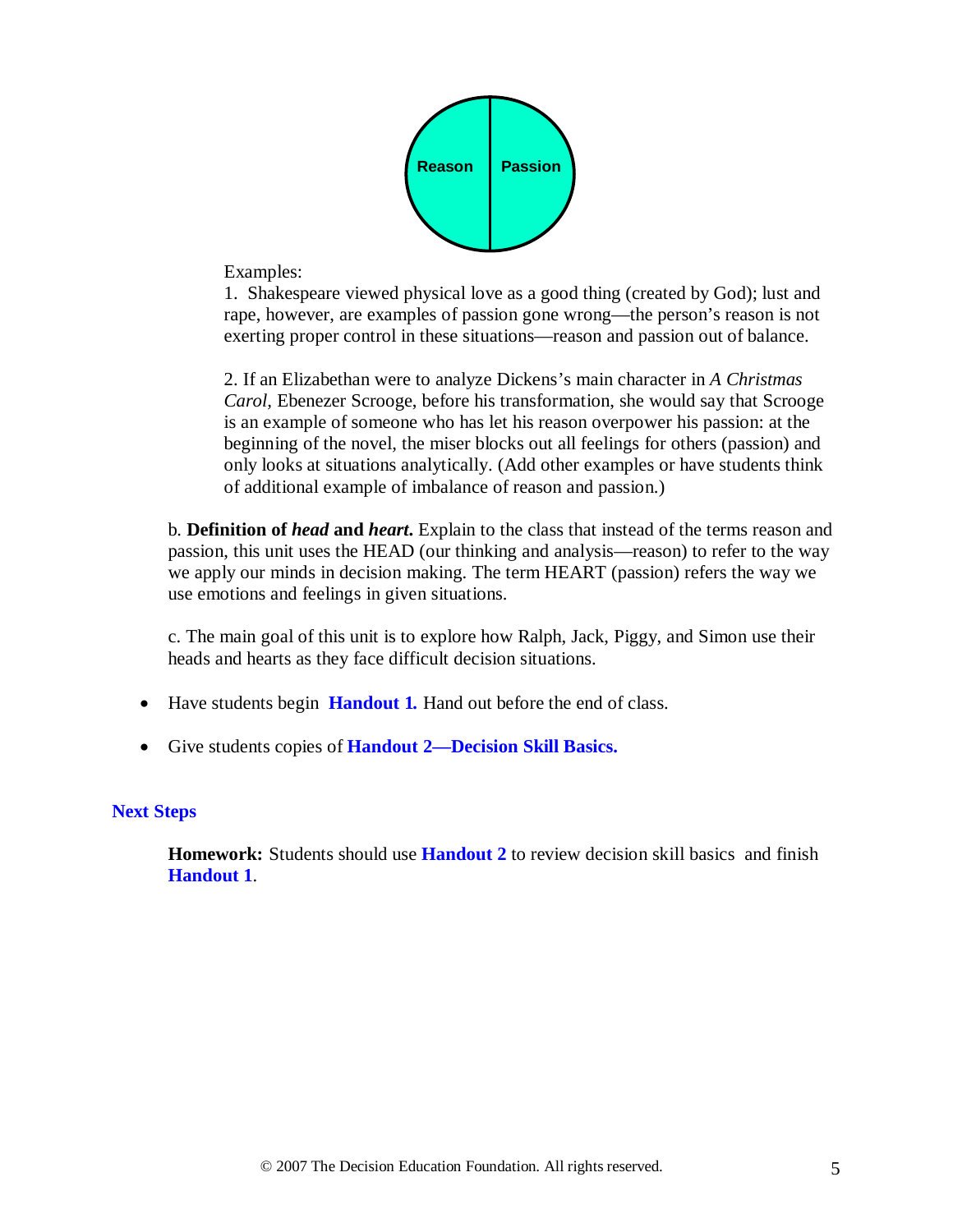## **Handout 1. Which Way do the Characters** *Lean?*

### *In difficult situations does the main character rely on more on his head or his heart?*

**Directions:** Use the table below to record your view of how Ralph, Piggy, Jack, and Simon approach a challenge. If the character uses mostly his head put a check in the left column; if he leads with his heart, check the right column. If he uses head and heart about the same, check both sides. Then provide evidence for your view.

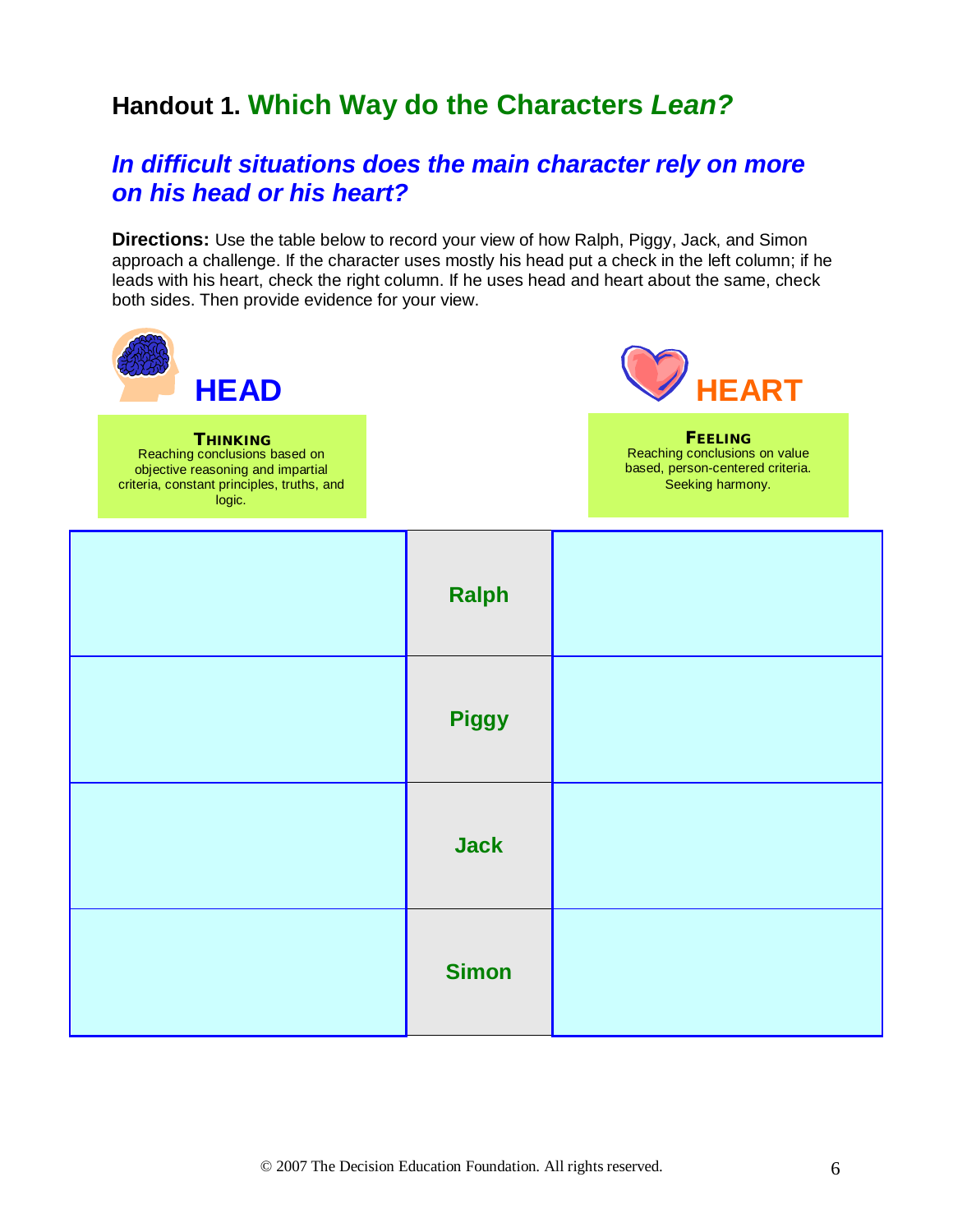#### **Handout 2. Decision Skill Basics**

### **Declare it First**

**An essential decision-making skill is recognizing when we have a decision to make. We call it …**



**Often we find ourselves in the middle of a situation before we even recognize we are making a decision. And sometimes we make a decision without realizing we have done so**.

**For example:** *When the thunderstorm hits the island, Ralph and Piggy join in the ecstatic dancing and chanting of Jack's group because they are afraid and they like the comfort and security of other bodies around them. Without realizing it until later, they end up taking part in Simon's murder. We see them struggle with the realization of what they have done (without declaring a decision) in the beginning of Chapter 10.*

> *DECLARING helps us to create space for a good decision. We STOP and THINK before we ACT.*

*Making a conscious effort to recognize decision situations is the first step in making the best choices.*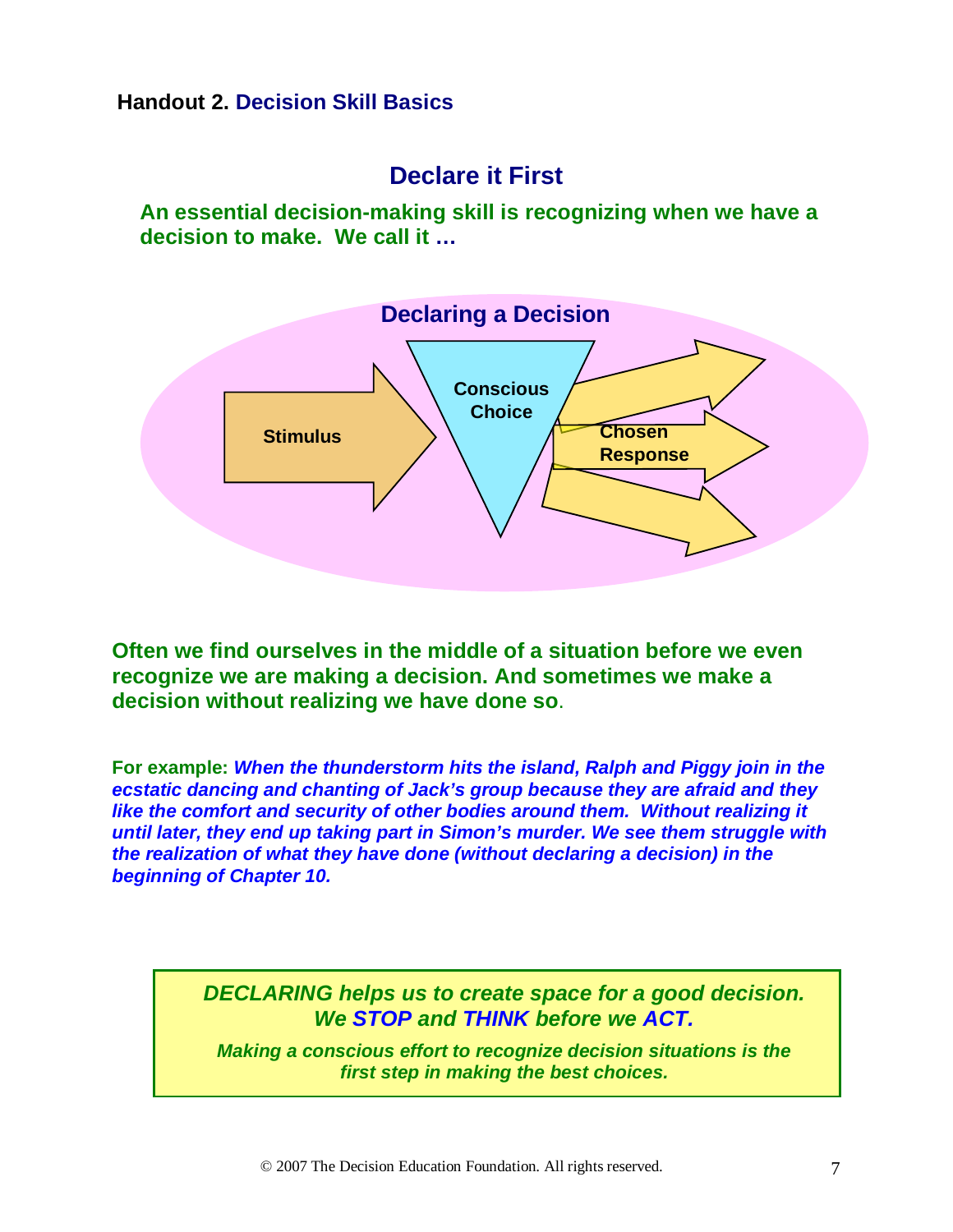### **Focus on the Elements**

**After recognizing we are making an important decision***,* **we can use the following** *six elements* **to help us choose the best alternative…**



*Answering all of the questions above carefully and completely, gives us confidence that we have decided well.*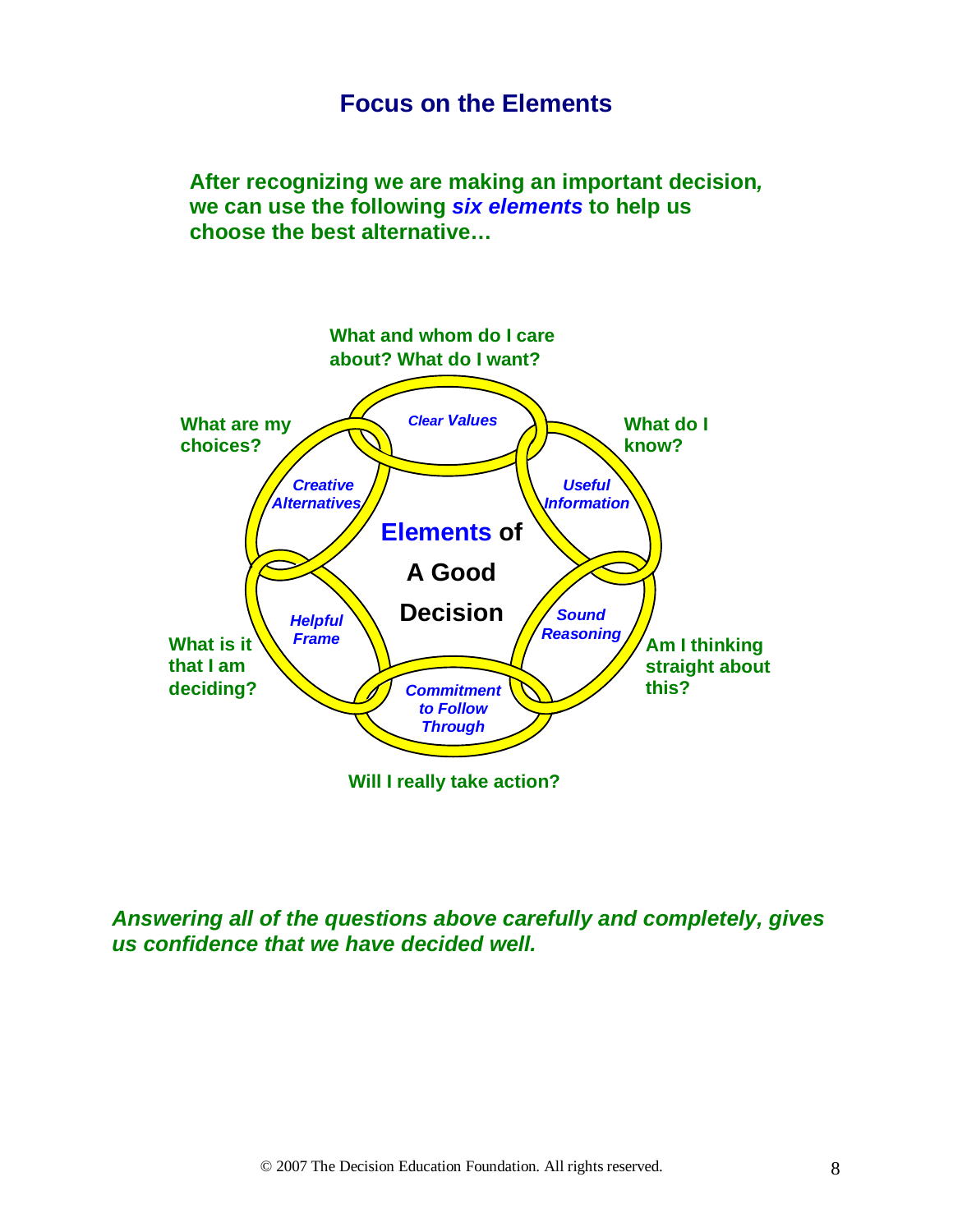### **Pay Attention to Head and Heart**



*All six elements need attention from both HEAD and HEART: good decisions make sense and feel right.*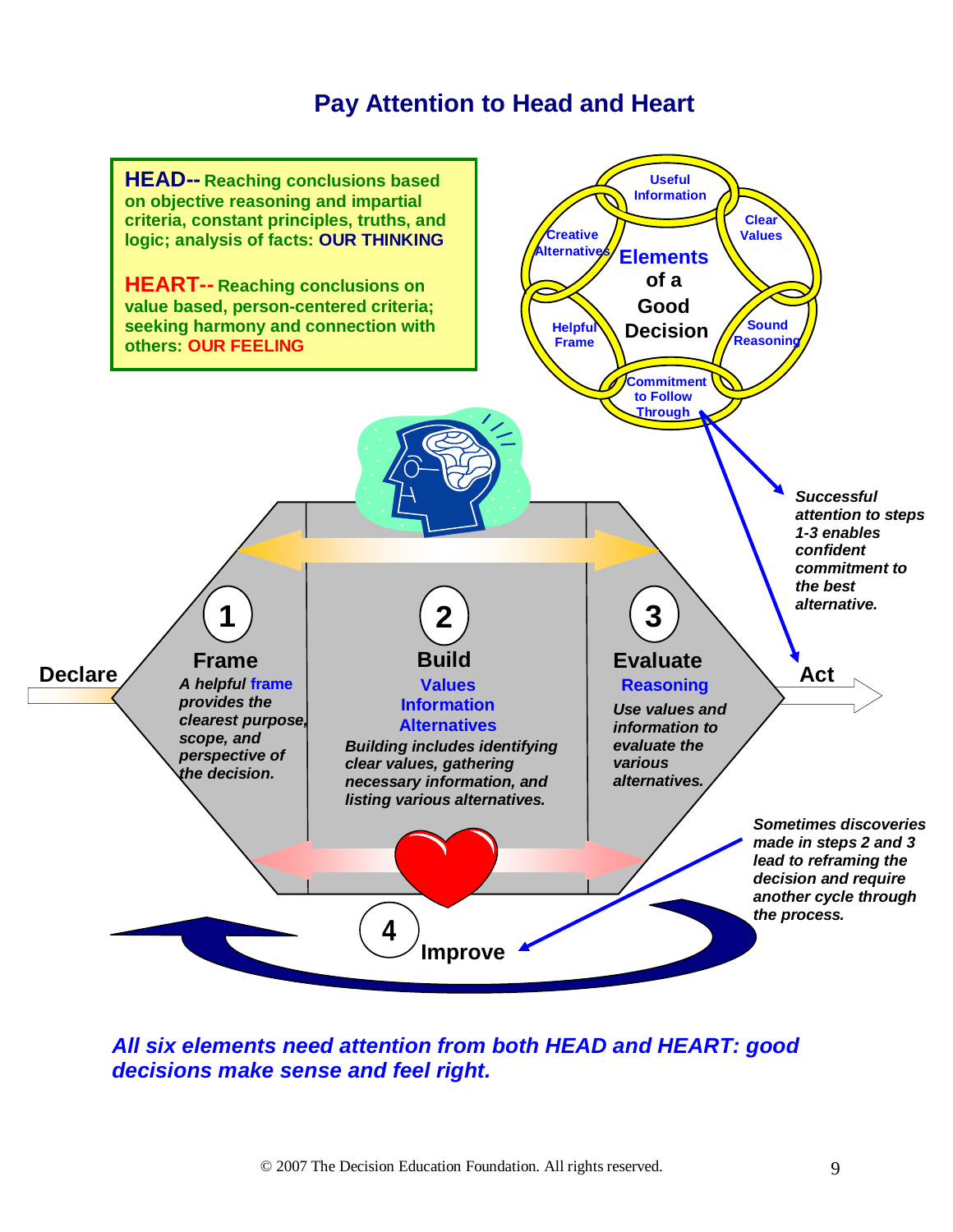#### **Second Class: Decision Skill Basics and Class Exercise**

#### **Materials**

Teacher Resource: Sample Responses to Handout 1 Class Exercise: Decisions in *Lord of the Flies*  Handout 3—Guidelines for Analyzing a Decision in the Novel Essay: A Decision in *Lord of the Flies*

#### **Procedures**

- Review decision skill basics (**Handout 2**). Discuss any questions that arise. Ask students for examples of how they have used the elements.
- Discuss examples students found for **Handout 1—Which Way do the Characters Lean?** For help with this discussion, see **Teacher Resource: Sample Responses to Handout 1**.
- Give students copies of **Handout 3** and begin **Class Exercise: Decisions in** *Lord of the Flies.*
- Give students the essay directions (see **Assessment**, page 14), and discuss any questions that arise before the end of class.

#### **Next Steps**

- **Homework:** Students work on essay assignment.
- **Following Class:** Finish class discussion of **Decisions in** *Lord of the Flies*. Students can continue working on the essay in class so that they have a chance to ask questions and receive guidance.
- Students complete essay assignment.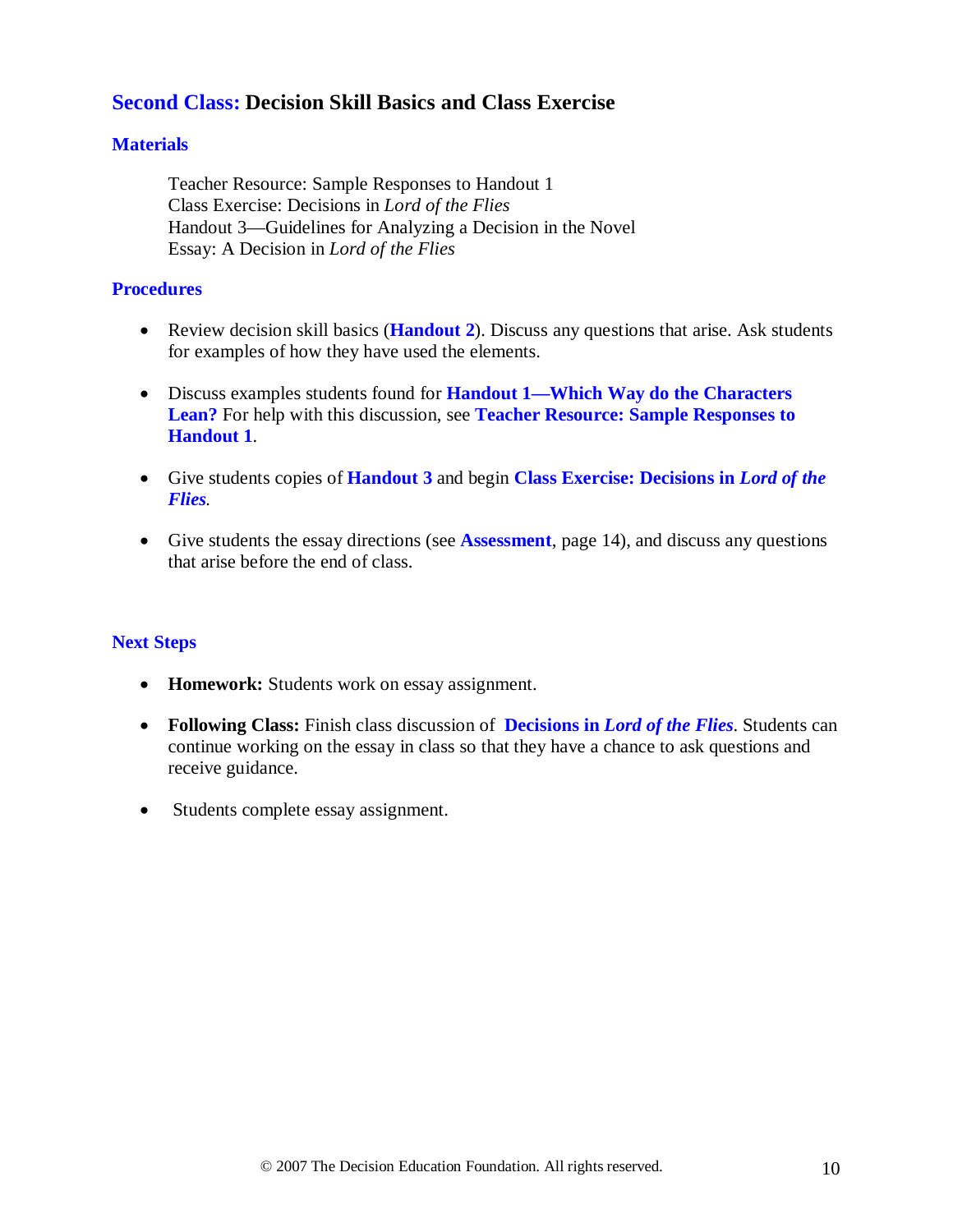#### **Teacher Resource: Sample Responses to Handout 1**

**(Page numbers refer to the Perigee Book edition published by the Putnam Publishing Group, ISBN 0-399-50148-7)**

### *In difficult situations does the main character rely on more on his head or his heart?*



**THINKING** Reaching conclusions based on objective reasoning and impartial criteria, constant principles, truths, and logic.



FEELING Reaching conclusions on value based, person-centered criteria. Seeking harmony.

|                                                                                                                                                                                                                                                                                                                                                                                        | <b>Ralph</b> | $\Box$ Considers the feelings of others: recognizes he<br>hurt Piggy and attempts reconciliation-"genuine<br>leadership" (p. 25); recognizes Simon's value<br>when others see weakness (p.24); sees and<br>understands Jack's antagonistic feelings (p. 118)<br>as they head up the mountain to hunt for pig.                                         |  |
|----------------------------------------------------------------------------------------------------------------------------------------------------------------------------------------------------------------------------------------------------------------------------------------------------------------------------------------------------------------------------------------|--------------|-------------------------------------------------------------------------------------------------------------------------------------------------------------------------------------------------------------------------------------------------------------------------------------------------------------------------------------------------------|--|
| ■Concerned with logic and facts: tries to check<br>Ralph's initial dream of freedom and paradise with<br>facts of their situation—stranded on island (p. 14-<br>15); sees absurdity and danger of childish<br>exuberance with fire (Chapter 2). Symbol of Piggy<br>holding the conch—which has stood for order,<br>rules— as he dies: both are destroyed at the same<br>time (p. 181). | <b>Piggy</b> |                                                                                                                                                                                                                                                                                                                                                       |  |
| $\triangle$ Logic more important than harmony: "We'll<br>have rules!Lots of rules! Then when anyone<br>breaks 'em—" (p. 33); Lack of feeling for others<br>allows him to control with punishment.                                                                                                                                                                                      | <b>Jack</b>  |                                                                                                                                                                                                                                                                                                                                                       |  |
| Devoted to seeking the truth and letting others<br>know: wants to climb the mountain to find<br>evidence and truth (p. 128). Impartial assessment<br>of all situations-for example, see his support of<br>Piggy in spite of others opinions (p. 42)                                                                                                                                    | <b>Simon</b> | Simon's desire for harmony also indicates<br>that he uses his heart (see p. 42, 68, $&104$ )<br>"Passions beat about Simonwith awful wings"<br>(p. 71). Simon feels shame and feeds Piggy (74).<br>Simon sees Ralph's distress over their declining<br>condition, and comforts him by telling Ralph he<br>thinks he will get off the island (p. 111). |  |

*Note: This table includes only a few supporting examples, and there are many more for students to contribute.*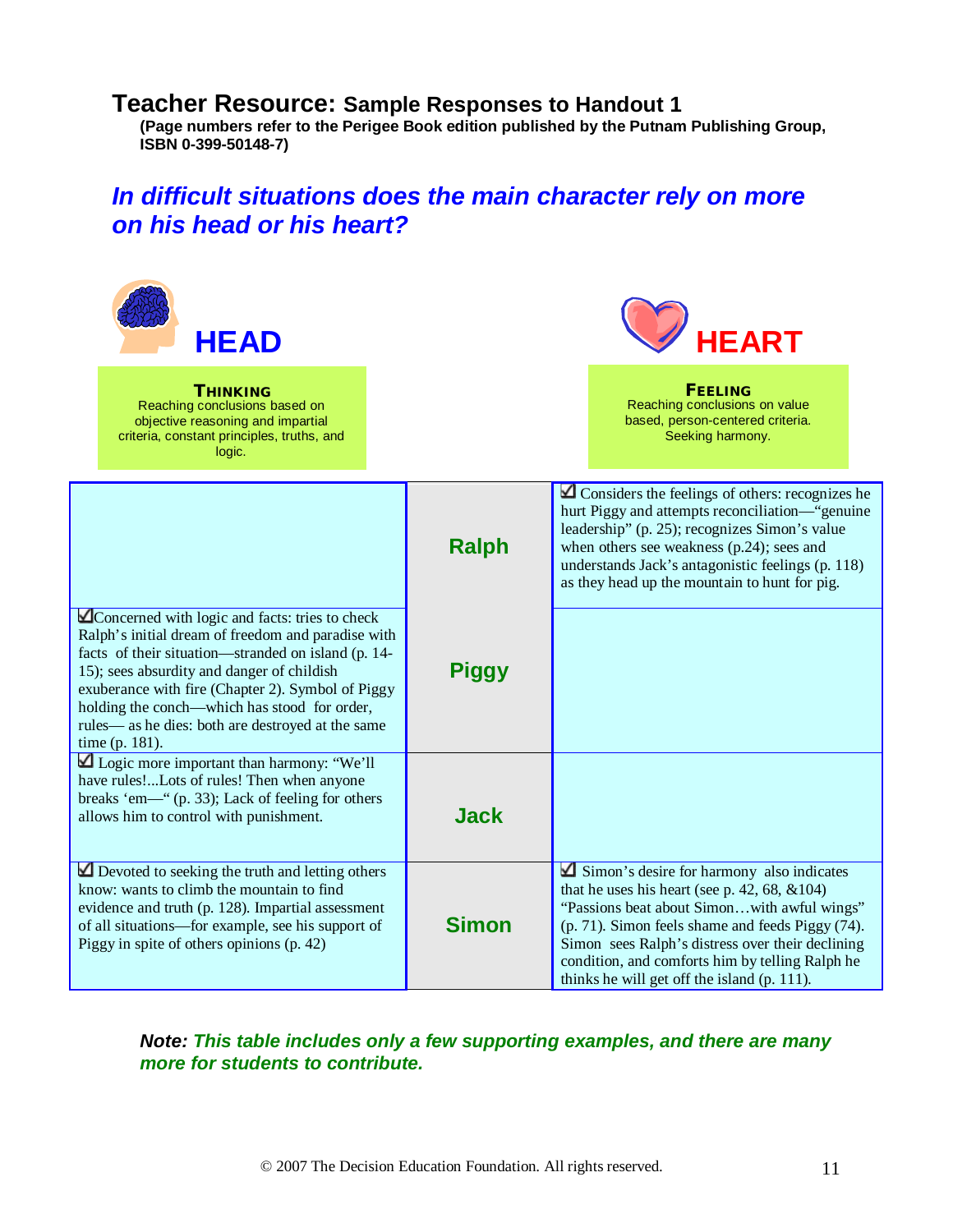## **Class Exercise: Decisions in** *Lord of the Flies*

**The boys' circumstances on the island force them to make a number of decisions about their organization and survival. The following, in order of appearance, are eight examples of significant decisions the boys make:**

**1. Chapter 1 (pages 16-31): The boys choose a leader**

**2. Chapter 2 (pages 37-47): They decide to build a fire**

**3. Chapter 6 (pages 98-108): Decision to visit the unexplored end of the island to find the beast Sam and Eric have discovered**

**4. Chapter 7 (pages 117-123): Decision to follow the pig run up the mountain as evening approaches**

**5. Chapter 8 (pages 124-127 & 133-137): Jack's decisions to break away from Ralph and to offer a sacrifice to the beast**

**6. Chapter 8 & 9 (pages 143-147): Simon's decision to climb the mountain and face the beast**

**7. Chapter 10: Jack's decision to take Piggy's glasses**

**8. Chapter 11 (pages 168-182): Decision to go to Castle Rock to retrieve Piggy's glasses** 

#### *Teacher Directions:*

**1) Divide your class into four groups. Assign each group two of the decisions in the list above. Ask them to read the pages aloud and analyze the decisions together using Handout 3 as their guideline. One person should be prepared to report back to the class.**

**2) Next class: ask groups to report to the whole class. Discuss the eight decisions. Some discussion questions to consider:**

**a. Do these decisions increase in significance or are they all equally important? (The decisions seem to be progressively serious because the later ones appear to be more lifethreatening. For example, the outcome of #8 is Piggy's death. However, make sure students remember that #2 also resulted in the death of the young boy with the "mulberry birthmark.")**

**b. How many of the decisions are motivated by fear? Explain.**

**c. Does any one of the boys have better decision skills than the rest? Explain.**

**3) Assign students one of the eight decisions (or let them choose from the list) to explore in an essay: see** *Assessment Evidence.*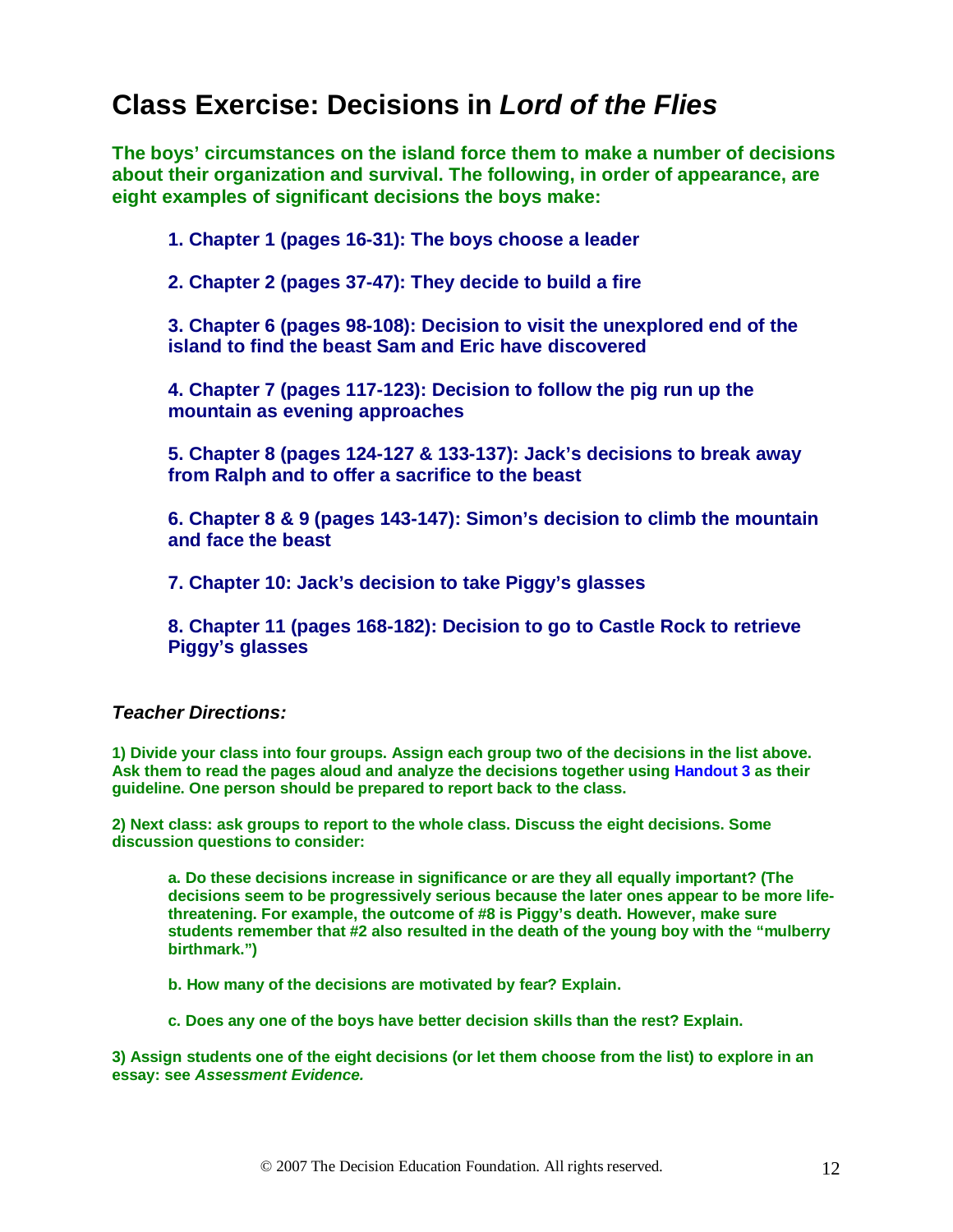### **Handout 3. Guidelines for Analyzing Decisions in the Novel**

**Directions: 1.** Place a check on the parts of the decision making process below that you think the boys do well in your assigned decision situation. Place an X on the parts that you think they neglect. **2.** Give each decision link in the list at the bottom a "success percentage" by labeling each bar according to how much attention the boys give each element.



## *Do those involved in your assigned decision rely mostly on their heads or hearts and how does the way they "lean" affect their choice?*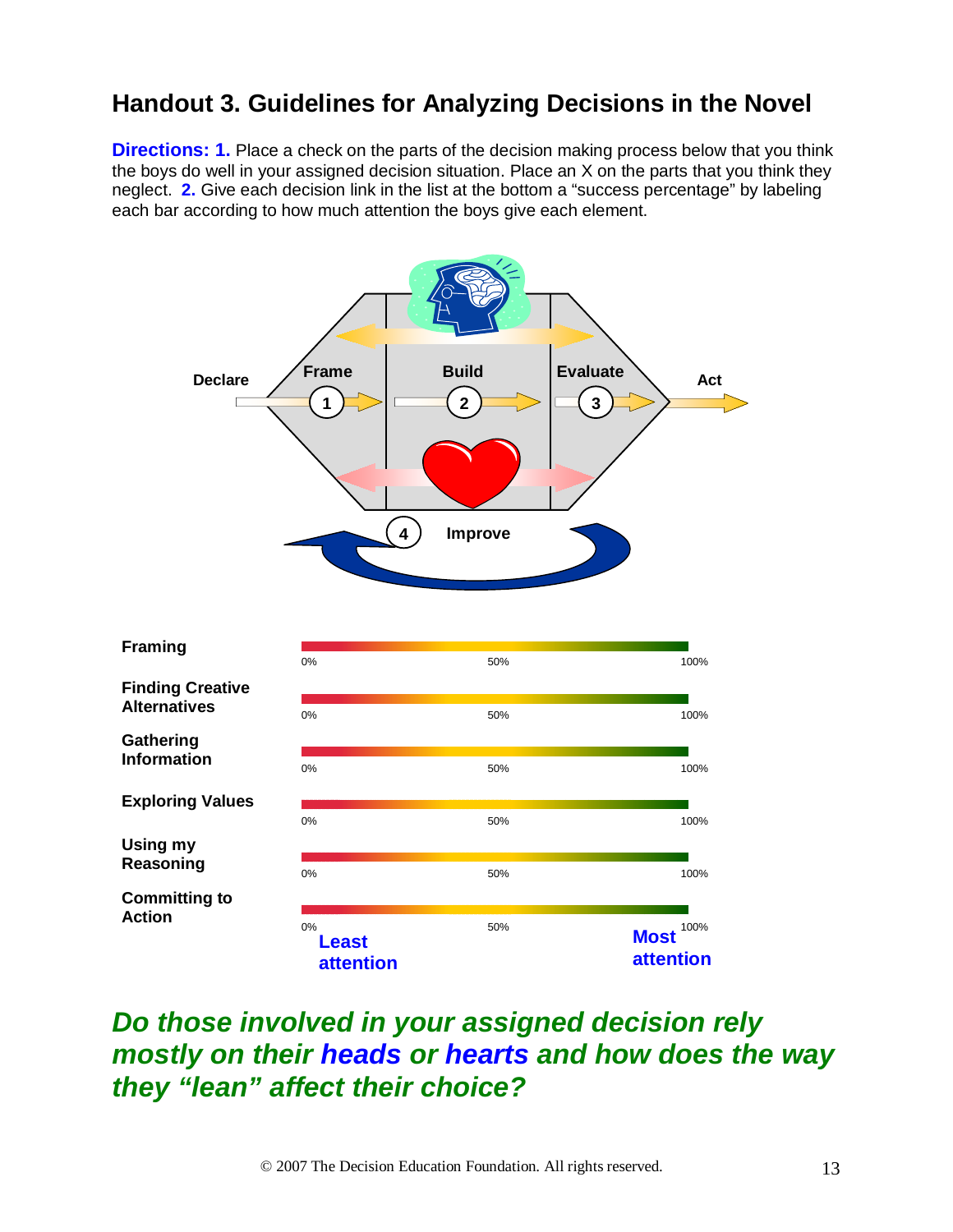## **2. Assessment**

### **Essay: A Decision in** *Lord of the Flies*

**Directions:** Write a 2-3 page paper in which you explore and discuss a significant decision in *Lord of the Flies.* The steps…

1) Your teacher will assign you (or you will choose) one of the decisions discussed in class.

2) Reread the appropriate pages in the novel that describe the situation. Consider other parts of the novel that also apply to the topic. For example, if Ralph is the one who makes the decision, you are welcome to refer to other passages in the novel that reveal important details about the way he faces a challenge.

3) Use your research, class discussion, and the handouts entitled *Decision Skill Basics* and *Guidelines for Analyzing Decisions in the Novel* as resources for your essay.

4) Use the questions for the decision elements to guide your writing:

FRAME: *What is the character (or characters) deciding?* VALUES: *What does the character want?*  INFORMATION: *What does the character know? Is there enough information?* ALTERNATIVES: *What are the alternatives considered?* REASONING: *Is he or are they thinking straight about the situation?* FOLLOW THROUGH: *Does he or do they finally take action?*

**Important Note:** While you need to consider all of the elements, focus on the ones that apply most significantly to your decision situation.

5) Conclude your essay with a discussion of how the character or characters apply their *heads* and *hearts* in the decision you analyzed.